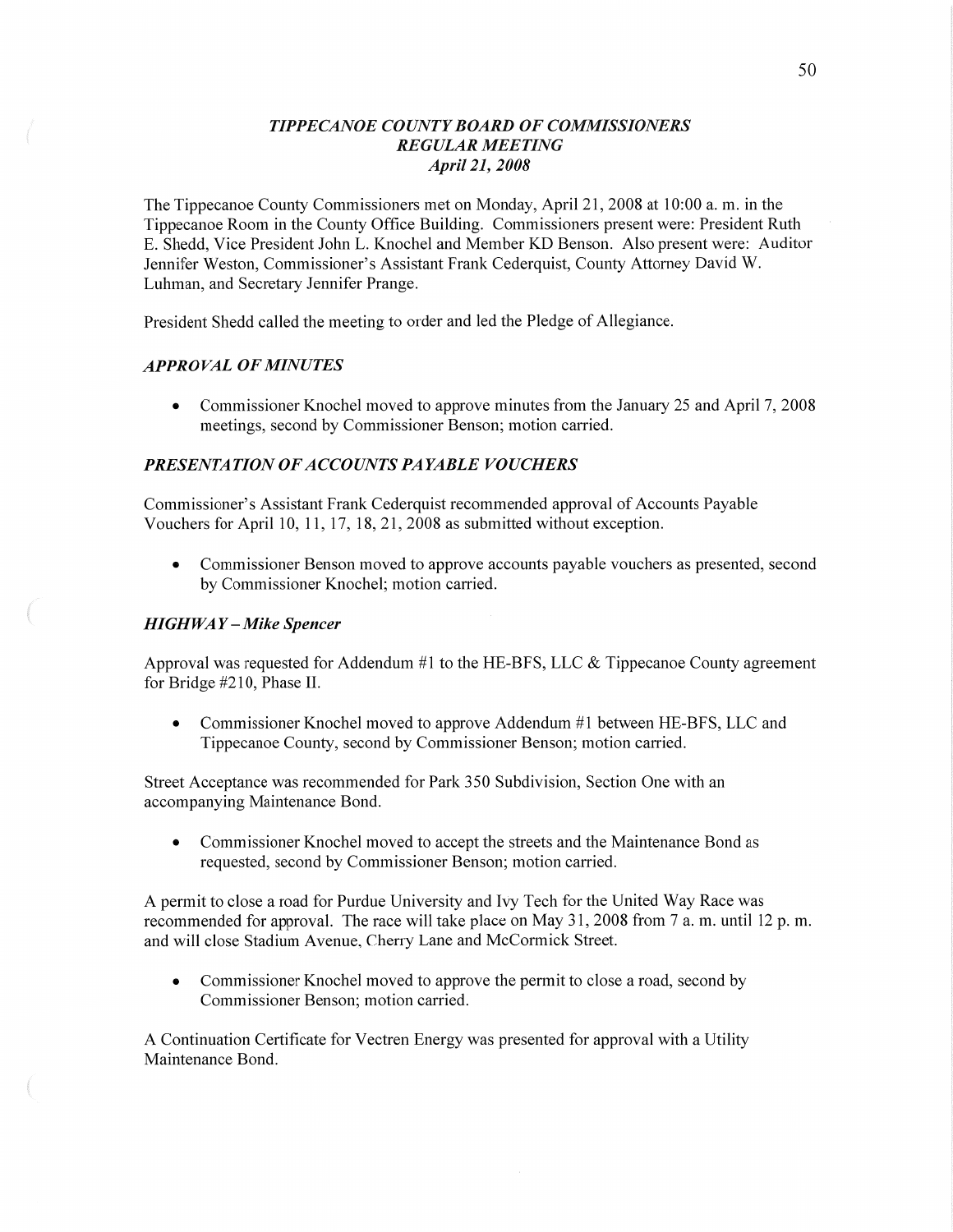**0** Commissioner Knochel moved to approve the Continuation Certificate with the Utility Maintenance Bond, second by Commissioner Benson; motion carried.

### **PETITION FOR VACATION OF A PUBLIC WAY - Jeff Helmerick**

Jeff Helmerick, attorney for the petitioner, requested permission to advertise **<sup>a</sup>**petition for vacation of a public way. **A** public hearing was requested for May 19, 2008 at 10:00 a. m. for Lafayette Street in Americus.

**0** Commissioner Knochel moved to grant permission to advertise the petition for vacation of a public way and the public hearing, second by Commissioner Benson; motion carried.

### *CONTRACT WITH* DLZ **—** *Eric Ratts*

Attorney Luhman gave details regarding the contract with DLZ for the Juvenile Center. The contract will include program verification, preliminary design, site master plan and schematic design. He confirmed the commissioners will have the opportunity to extend the contract for the remaining design phases. The fees are: \$10,000 for program verification, \$125,000 for preliminary design, \$20,000 for the site master plan, and \$125,000 for schematic design.

• Commissioner Knochel moved to approve the contract with DLZ, second by Commissioner Benson; motion carried.

**A** special meeting will be held Tuesday, April 29, 2008 at 9:00 a. m. with DLZ for discussion of the master plan for the Duncan Road property.

### *YOUTH* SER *VICES UPDATE* **—** *Rebecca Humphrey*

Director Rebecca Humphrey reported the charette design exercise held on April 9  $\&$  10, 2008 was successful. She anticipates an initial design plan available in late April. The **Phase** 1, Environmental Study has been completed on the Duncan Road property; a Phase II study will be required and will also be funded through an EPA grant. Director Humphrey confirmed the grant funds for the studies saved the county approximately \$20,000 *-* \$3 0,000.

Commissioner Benson and Director Humphrey met with Michelle Blaas from the Taxpayer Advocacy Group regarding questions on the Juvenile Center. Ms. Blaas has re-activated the request for public records on behalf of the Taxpayer Advocacy Group with regards to the Juvenile Center.

Cary Home for Girls has received initial approval from the State Department of Health. The Indiana Department of Homeland Security **Plan** Review Division will also review the site and approve the plans.

# *GRANTS*

Kathy Timberlake requested approval of funds for Juvenile Accountability Block Grants. The first grant for \$31,161 is for an integrated drug testing module for probationers and training media. The second grant for \$10,000 will be used to increase Quest program capability for staff members.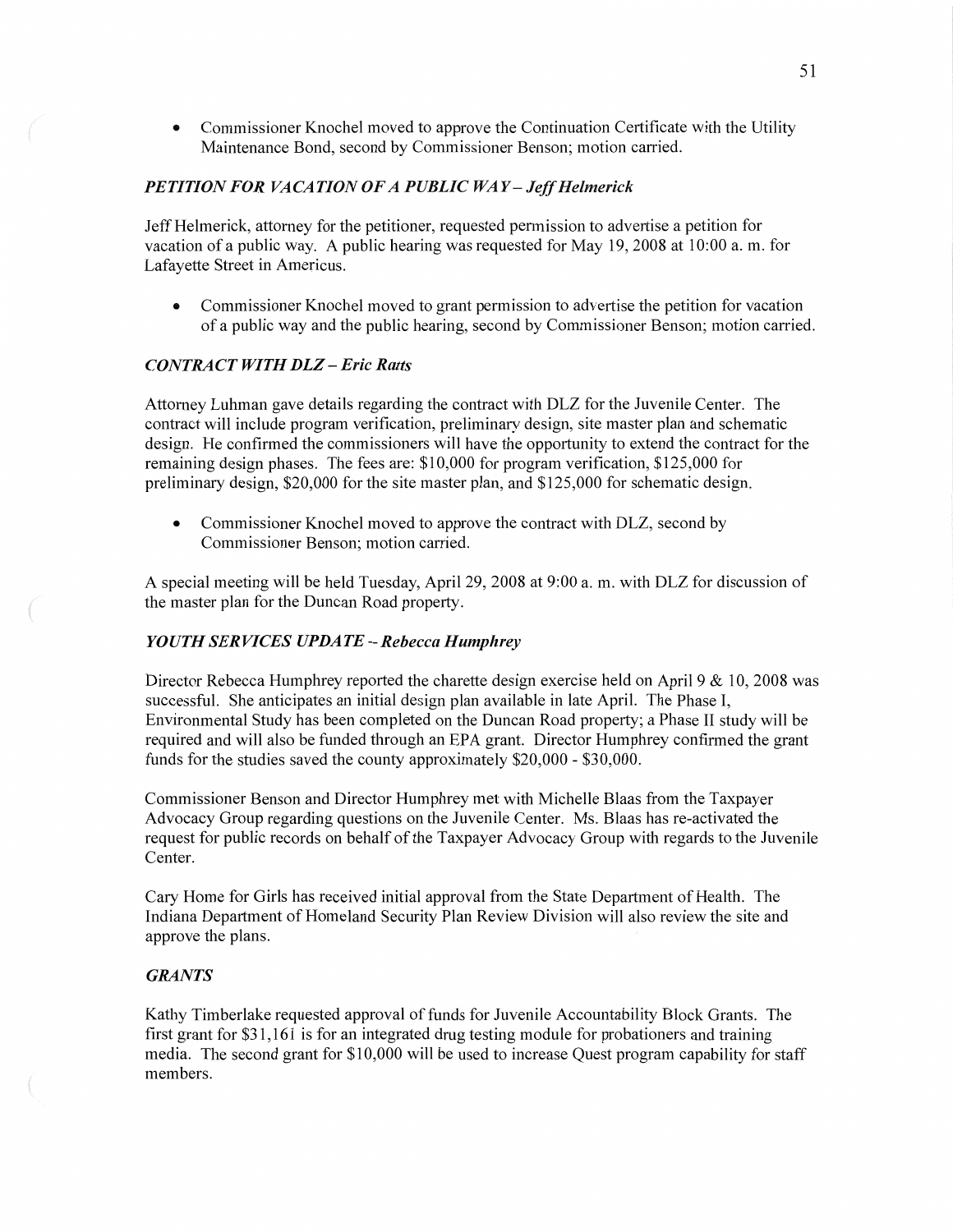Director Humphrey requested permission to apply for **a** Juvenile Justice Mental Health Grant. The collaborative grant through the Department of Justice will be for \$250,000 for 3 years to provide early mental health assessments, continuity treatment of youth, and improve re-entry services. She reported a \$62,000 match is required and will be all in-kind.

**0** Commissioner Knochel moved to grant permission to apply and receive funds for the grants requested, second by Commissioner Benson; motion carried.

Grant Coordinator Laurie Wilson requested approval for the Indiana Criminal Justice Institute, Title 11 Grant. The grant for \$25,084 will provide funds for healthy children and preven<sup>t</sup>juvenile delinquency.

• Commissioner moved to accept the grant funds as requested, second by Commissioner Benson; motion carried.

## *APPLICATIONS* TO THE *VILLA*

**0** Commissioner Knochel moved to approve applications to the Villa for Gary L. Lintner, Victoria A. Gray, Karen Beth Church, and James G. Pickering, second by Commissioner Benson; motion carried.

### *UNFINISHED/NE W B USINESS*

Attorney Luhman received a request from the Janet R. Bootsma Trust regarding the offer to purchase real estate. The owners are requesting a rescission of the purchase agreement for the property located on Elston Road Property.

**0** Commissioner Knochel moved to approve the rescission of the purchase agreement for the Elston Road property, second by Commissioner Benson; motion carried.

### *REPORTS* ON *FILE*

Clerk Mail & Duplicating

#### *PUBLIC COMMENT*

None

 $\sqrt{2}$ 

**0** Commissioner Knochel moved to adjourn.

## **BOARD** OF **COMMISSIONERS** OF **THE COUNTY OF TIPPECANOE**

wich E. Sheep

Ruth E. Shedd, President